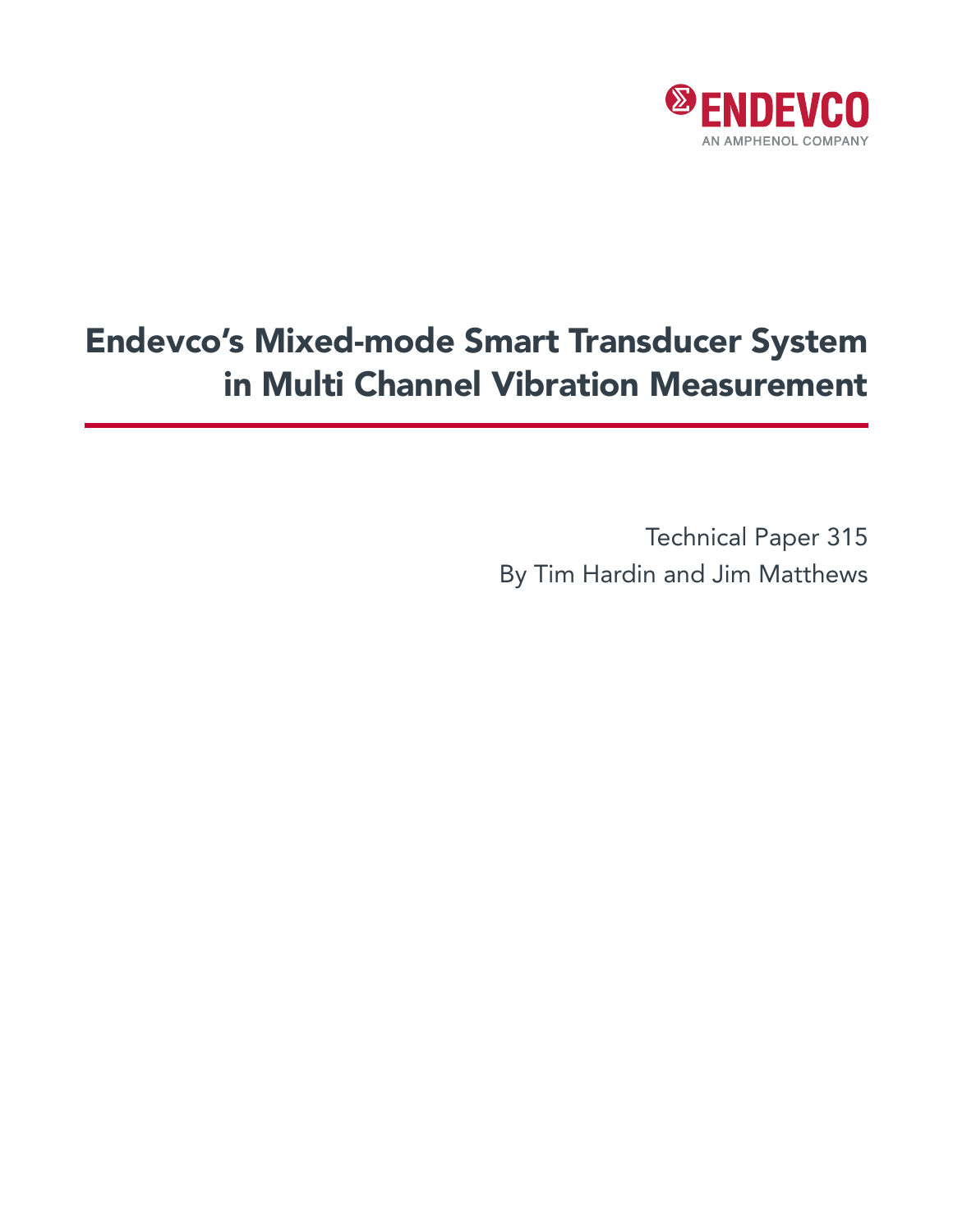Endevco is an established world leader in the development of innovative sensor technology. Its list of "firsts" includes the first computer programmable charge amplifiers, the first automated calibration system, the first monolithic silicon piezoresistive accelerometer, the first "shear design" accelerometer, and the first smart accelerometer.

Endevco again leads the way by currently manufacturing "Plug & Play" i-TEDS accelerometers and SMART ISOTRON®/OASIS systems for mixedmode applications. The Endevco SMART ISOTRON®/OASIS system fully complements the entire range of mixed mode sensor applications providing an exclusive range of features and benefits for the test community. This now gives end-users the capability to eliminate human documentation errors and substantially reduce set up time while working within a software-controlled network environment.

## IEEE 1451 Standard

The IEEE 1451 standard provides a common communication interface for smart transducers. It is a cooperative development between industry and the National Institute of Standards and Technology, the governing body in this effort, to satisfy the requirements of industry to have an interchangeable transducer product. This standard is comprised of four sub-groups which detail how the smart transducer concept can be applied to various sensor types. The IEEE 1451 standard defines an object-oriented view of a networked smart transducer. This view incorporates a backplane with hardware and software blocks to enable desired functionality. Currently, there are four sub-groups in various stages of development.

IEEE 1451.1: Defines the software function blocks for the Network Capable Application Processor (NCAP) to interface a smart digital transducer to a network.

IEEE 1451.2: Defines a point-to-point serial interface between a transducer using a Smart Transducer Interface Module (STIM) and the NCAP. It also defines the Transducer Electronic Data Sheets (TEDS).

IEEE 1451.3: Defines the high speed multi-drop digital bus. This bus is intended for shortrun connections of multiple transducers using a Transducer Bus Interface Module (TBIM)

IEEE 1451.4: Defines the interface of a mixed-mode transducer which is able to transmit digital ID's (TEDS) over the same pair of point-to-point wire used for carrying power and high frequency analog output signals from the sensor.

Implementation of the 1451.4 standard has two primary goals:

- Eliminate the conventional "bookkeeping" practices of recording transducer model number, sensitivity, and mounting location. This lessens per-channel cost for test set up, minimizes paper work, reduces errors, and saves time.
- Enable users to implement TEDS, the essence of the standard, into existing measurement systems without system re-wiring.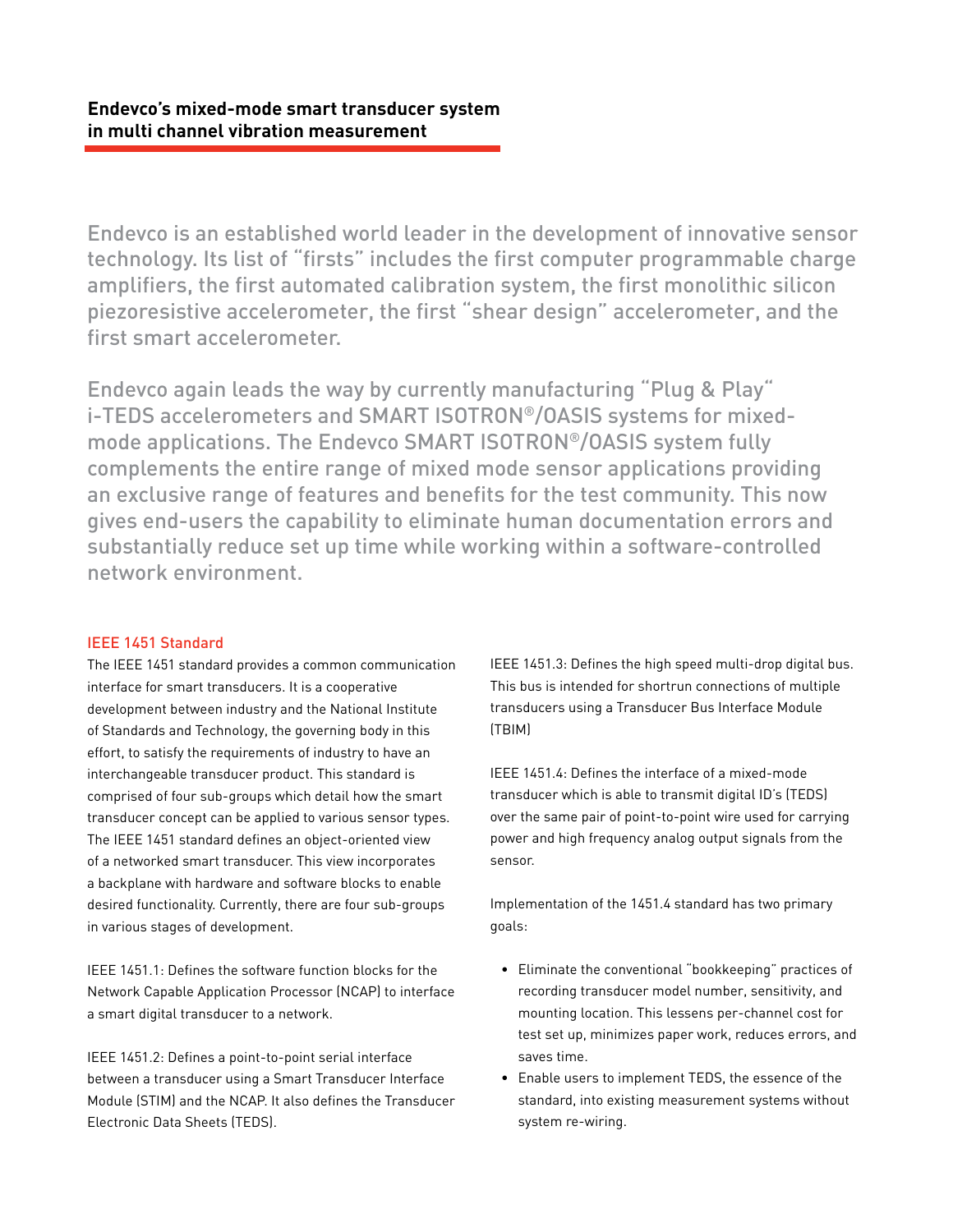#### Endevco's SMART ISOTRON System approach

Endevco offers a comprehensive smart system to provide more than just a sensor with digital ID. Our system approach consists of ISOTRON® accelerometers with Transducer Electronic Data Sheet (TEDS) capability, Smart Signal Conditioning with expert software, and dedicated hand-held pcrogrammers.

Our engineers believe that TEDS is only useful if it can be accessed easily by the engineer or technician making the measurement. In order to fully utilize the digital identification information in a practical sense, Endevco offers the Smart ISOTRON® system. This system provides:

- Instant transducer identification.
- Gain normalization of the system output which maximizes the signal to noise ratio of the A/D process.
- The capability to use a hand held programmer which allows on-the-spot programming, there by minimizing transcription errors when working in large channel count environments.
- On-site transducer health check.
- OASIS software SW2000 which communicates the TEDS to the analysis software. This user friendly software package is designed to shorten set-up time and facilitate configuration management.
- In-line modules containing TEDS that provide upgrade path to non-Smart Sensors now held in inventory by end-users.

**Use sensors you already have.**

## Transducer Operation

Endevco's i-TEDS (ISOTRON with TEDS) accelerometer incorporates the same two wire coaxial cabling used with standard ISOTRON® transducers. The standard supply voltage of +24V DC is routed through a constant current circuit (typically rated at +4 mA) from equipment such as Endevco's OASIS Smart Transducer Signal Conditioner. The i-TEDS incorporates a digital microcircuit chip between the transducer hybrid circuit output and the coaxial receptacle. The digital memory chip stores the TEDS information for input/retrieval in the digital mode.

# **Sensors operate in analog or digital mode**

During the analog mode, Endevco's OASIS conditioner is switched to act as a standard ISOTRON® conditioner. In the analog mode, the transducer's digital memory chip is inactive due to diodes restricting the positive current flow to the hybrid amplifier (see Diagram 1).



When the OASIS conditioner is switched into the digital mode, the analog supply voltage is interrupted and a negative current flow is routed to the digital memory chip within the i-TEDS transducer for inputting or retrieving TEDS information. This is accomplished at a switch rate of 13.6k bits/second. Within the OASIS conditioner is a Transducer Independent Interface (TII) and a host computer. This ensures proper polarity and protocols to be used during the digital mode. Therefore Endevco's i-TEDS transducers may be operated in the analog mode as a typical ISOTRON® low impedance transducer or in the digital mode as an i-TEDS transducer with the added benefit of TEDS technology.

## 3.2 TEDS (Transducer Electronic Data Sheet)

The key feature of the mixed-mode Smart Sensor is its digital ID/TEDS. The 1451.4 TEDS includes the following sensor-specific data: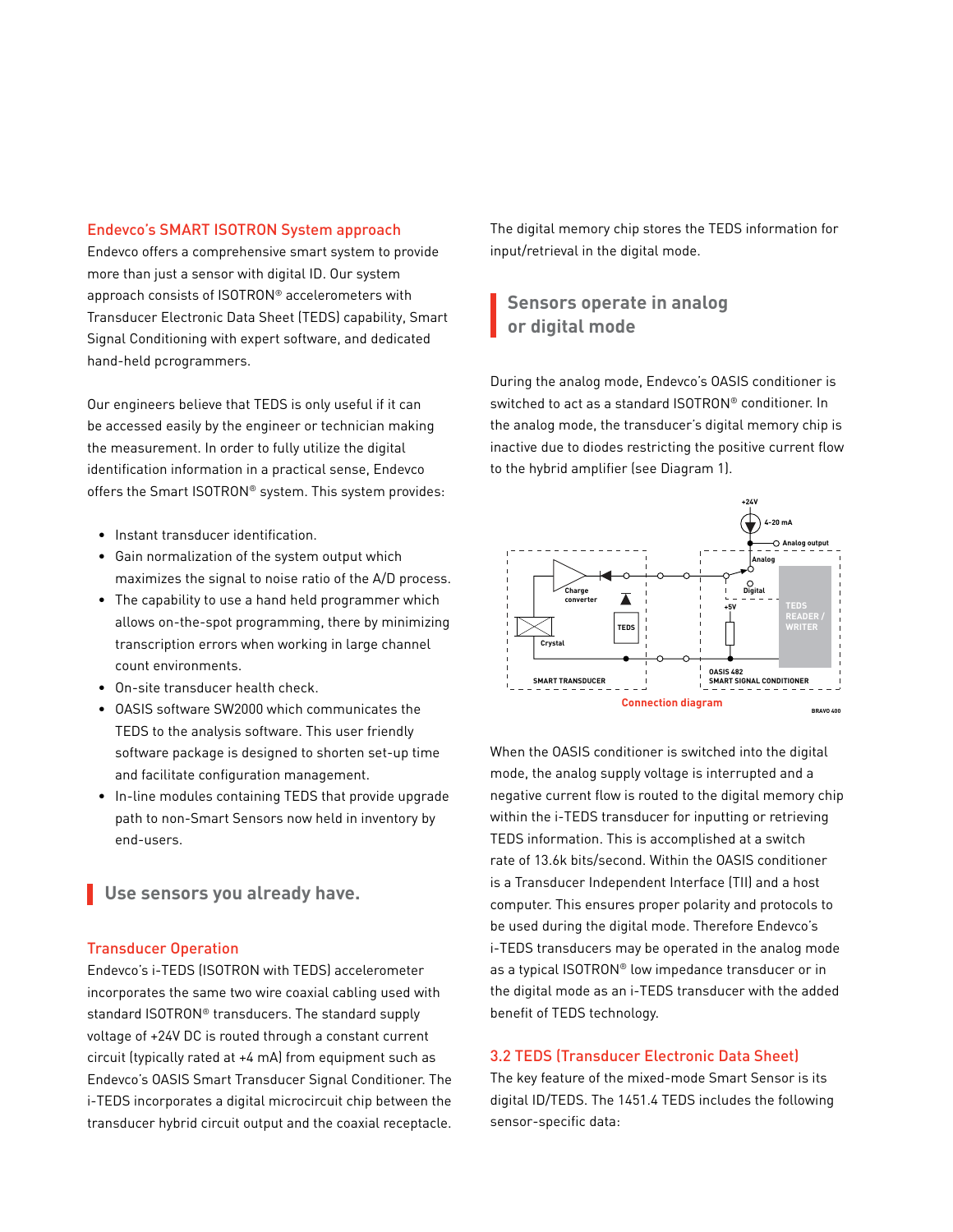- • Permanent memory (ROM) Manufacturer Model no. Serial no. Date manufactured Type no.
- • Programmable memory (EEPROM) Calibration data
	- Sensitivity Unit Reference frequency Calibration date
- • Other information
	- Sensor location ID High Pass (HP) and Low Pass (LP) cutoff frequency Transfer function coefficients Service history Notes

# **Sensors have programmable memory for calibration and other information.**

The permanent data is meant to be read only. This data is designed to be stored in the ROM portion of the digital chip. Other variables such as sensitivity, calibration date, sensor position ID, and other advanced coefficients are written to the EEPROM part of the memory chip as required (see Figure 4).

The ability to access TEDS sensor information on demand has many merits in the areas of configuration control and technical utility. Not only does TEDS provide for sensor "Plug-and-Play" functionality and enable seamless sensor/ electronics interface, it permits the design and construction of test systems that allow for the acquisition of accurate, reliable, and repeatable measurements from which mathematical models can be established.

## Benefits of Endevco's SMART ISOTRON® system in multi-channel measurements

Measurements performed on large structures such as

aircraft fuselages and space booster launch pads require many channels of sensors. In most cases, over half of the time consumed in a multichannel testing installation is related to set up and configuration control—keeping track of sensor ID, cable ID, channel ID, and entering sensor database information into analysis software. With the Endevco Smart System, most of these time-consuming efforts will be minimized or eliminated entirely.

**Smart sensors minimize or eliminate previously timeconsuming setup activities.**

The advantages of using Endevco's SMART System approach are numerous:

- • Elimination of sensor look-up tables. All up-to-date information about the sensor is stored in the TEDS memory chip. There is no need to generate a separate database for sensor sensitivity obtained from the manufacturer's calibration certificates. Current calibration data is downloaded to the TEDS memory chip (EEPROM) at the time of recalibration.
- Elimination of cable connection errors. Built-in TEDS does away with manual connection tracking. The ID of the sensor is always available to the user regardless of how connections are made. In a typical multi-sensor test setup, a great deal of non-productive work is spent on matching sensor serial numbers to their connecting cables as well as keeping track of the subsequent connections throughout the system. This type of bookkeeping is prone to human errors as the number of channels increases. In large systems, where the tangle of cables is inevitable, distractions are bound to occur, creating the opportunity for additional mistakes.
- Location identification. Exact location of the sensor is of prime interest to the user during modal testing. Information such as position ID, orientation, coordinates, and polarity of the sensor is typically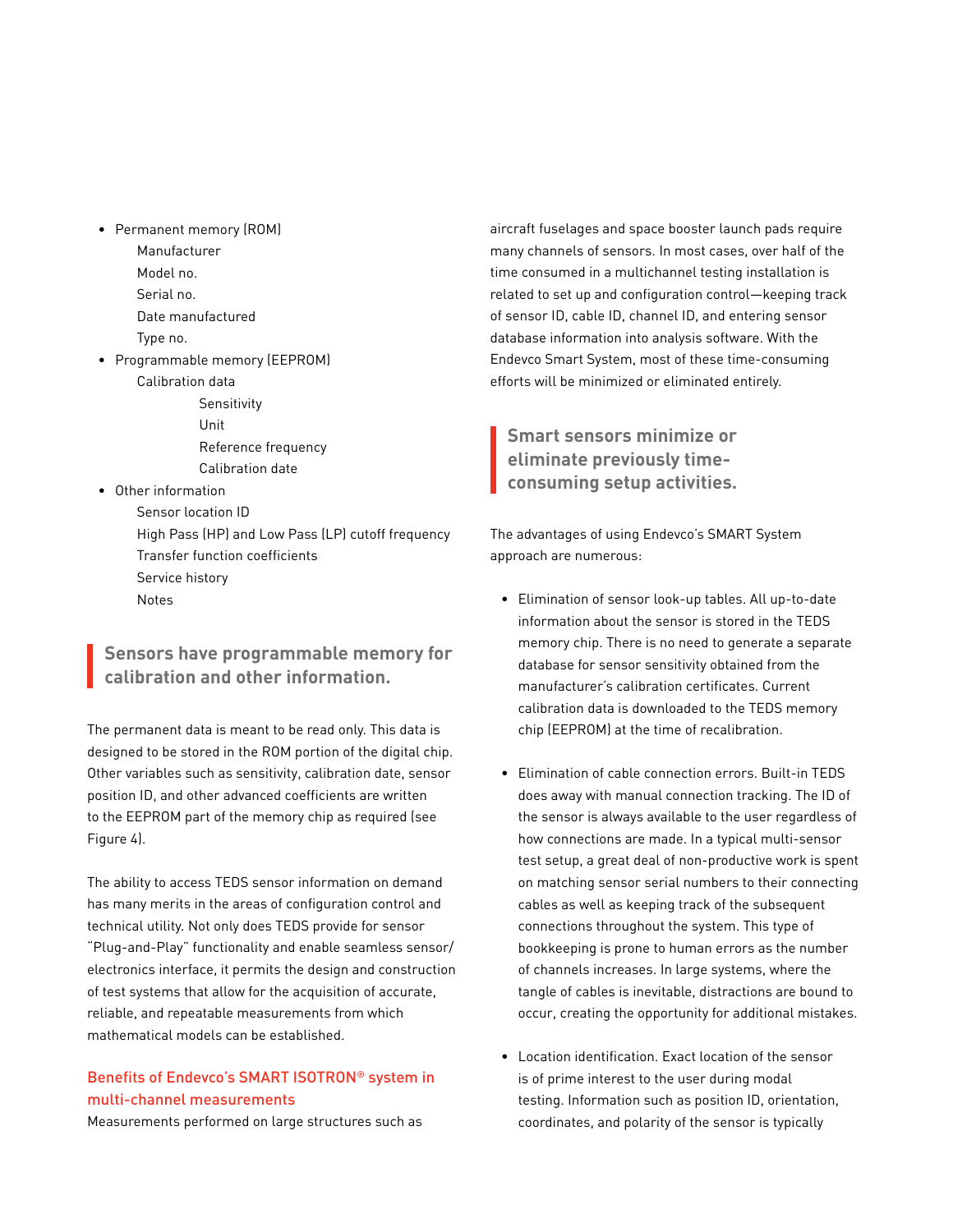recorded in a table and manually input into the analysis software. With Smart ISOTRON® sensors, these installation-specific parameters can be stored in TEDS along with all other parameters, then exported as required. In short, all information about the sensor and its whereabouts is known to the system once the location information has been entered into the TEDS chip. It is at this critical point where the Endevco system excels. Endevco's uniquely designed hand held programmer (model 36004) allows the user to enter location information (position ID, orientation, polarity) into the TEDS transducer in-situ. Without onlocation programming, a series of manual transcriptions of location information has to take place. An explanation of each of these tools is provided in a later section of this document.

- Instant transducer substitution. Real world tests dictate the need for accelerometer substitution on an emergency basis immediately before or during the test. With the use of i-TEDS accelerometers, this substitution can be quick, since TEDS data contains all device parameters required. Consequently, one can change sensors "on the fly" without worrying about system set up changes. Once the transducer has been substituted, all pertinent data is downloaded into the OASIS software database at the click of a mouse button. There is no lengthy "paper trail" before continuing a test – all adjustments are completed automatically. An intelligent signal conditioner at the receiving end will notice the sensor substitution and make up gain or transfer characteristic adjustments automatically … a true "Plug-and-Play" scenario.
- Full scale output automatically matched to A/D converter. Endevco's SMART ISOTRON® signal conditioner queries the sensors with regard to their sensitivities during the communication mode and automatically adjusts the gain of each channel to match the full scale input range of the A/D. This feature maximizes the signal-to-noise ratio of the digitization process.
- Improved product quality and shortened market timing. Competitive pressures have increased customer expectations for improved product quality. Modal testing with built-in TEDS not only will help many manufacturers shorten time to market for new products, but also will create an environment for improved quality control through increased accuracy and reliability of test data. OASIS SW2000 software provides a tab-delimited import feature to allow the user the ability to download this data directly into the software and be displayed directly to the applicable sensor channel. This benefits the user by storing all information in one convenient location for long-term storage, printing, and recall for repeating a test. This software database allows the use of non-smart sensors in a near smart sensor mode.
- **Software supports nonsmart sensors.**

#### Components of Endevco's smart ISOTRON® system

Endevco provides Smart Sensor technology users a choice of options that completes all front-end, signal conditioning system needs and provides necessary Smart Sensor options for the calibration laboratory and installation purposes. The heart of the system is the OASIS 2000 eightchannel Smart Sensor amplifier card (model 482) which is combined with powerful, user-friendly software (SW2000) that has an integrated database to manipulate Smart Sensor data. The following is a detailed description of each component comprising the system.

## Smart ISOTRON® amplifier card model 482

This eight-channel card is the new revolutionary signal conditioner used with I-TEDS accelerometers and other IEEE-1451.4 compliant sensors. Key features include:

- Used with IEEE 1451.4 compatible sensors and backwards compatibility with standard non-Smart ISOTRON® Sensors
- Extremely fast TEDS data retrieval
- Sensor open/short fault detection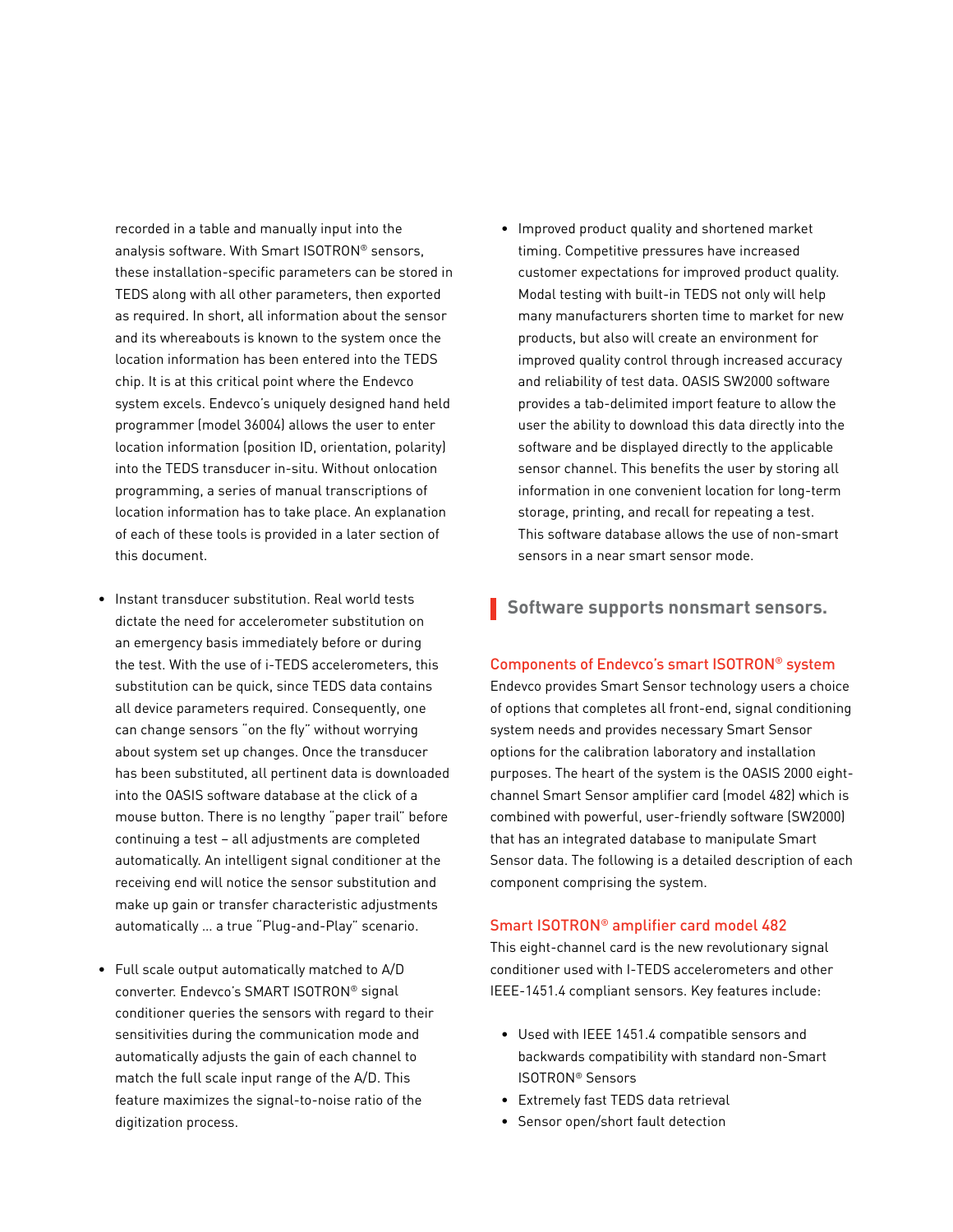- • Computer-selected low-pass Butterworth filters
- • Programmable gain 0 to 100
- • Gain auto ranging
- • 0.015 Hz to 100 kHz bandwidth (-3dB corners)
- • Standard "D" input and output connectors
- BNC output connector for bank switching
- • On-board microprocessor

# **OASIS 2000 eightchannel amplifier card is heart of system.**

The model 482 (see Fig. 1 & Fig. 2) is an eight-channel amplifier card that communicates with newly developed i-TEDS accelerometers and provides backward compatibility for use with other Integral Electronic Piezo-Electric (IEPE) transducers and Remote Charge Converters (RCC). Each 482 card has an independent microprocessor, providing the fastest means of set up and transfer with increased reliability. Each channel has a built-in computerselected, Butterworth low-pass filter with computer selected corner frequencies of 100 Hz, 1 kHz and 5 kHz and broadband. I-TEDS data retrieval is so fast, a 128 channel system can gather i-TEDS data, transmit and populate the computer software screen in less than 20 seconds! (Competitors take several minutes to accomplish the same simple task.) The features of programmable gain and gain auto ranging work together to provide the best possible signal to noise ratio by optimizing the range of the A/D converter for the amplifier.

# **built-in and computer-selected.**

Model 482 support options include a 32 channel input breakout panel. Each breakout panel provides "D" connectors to mate with up to four model 482 amplifiers which convert card inputs and outputs to convenient BNC connectors.

Up to 16 model 482 cards can be housed in a single

rack (model 4990), providing a powerful 128 channels of flexible, intelligent signal conditioning for almost any testing needed. Up to 16 racks can be controlled from one computer to provide a maximum of 2048 Smart ISOTRON® channels.

**Each 482 card supports 8 channels. Each rack houses 16 cards. 16 racks can be controlled from one computer to provide up to 2048 smart ISOTRON channels.**

Ideally, a test lab would have one channel of data acquisition for each channel of vibration input. However, users may only have a 32-channel data acquisition system and be required to make multiple tests. With other instrumentation, it becomes labor intensive to connect/ disconnect input cables to each amplifier channel one at a time. With the model 482, each card has a BNC output that is controlled via SW2000, the OASIS configuration software. The software allows the user to select one of the eight outputs at a time, allowing the user to perform what is called "bank switching". Bank switching gives the user the ability to perform multiple tests, utilizing a single 32-channel data acquisition system switching different channels for each test. It is possible to use two full racks of model 482's by switching each of the eight channels for eight different tests with eight different accelerometer inputs and one data acquisition system.

**Bank switching allows multiple tests Butterworth low-pass filter is with a single 32-channel system**



Figure 1 Model 482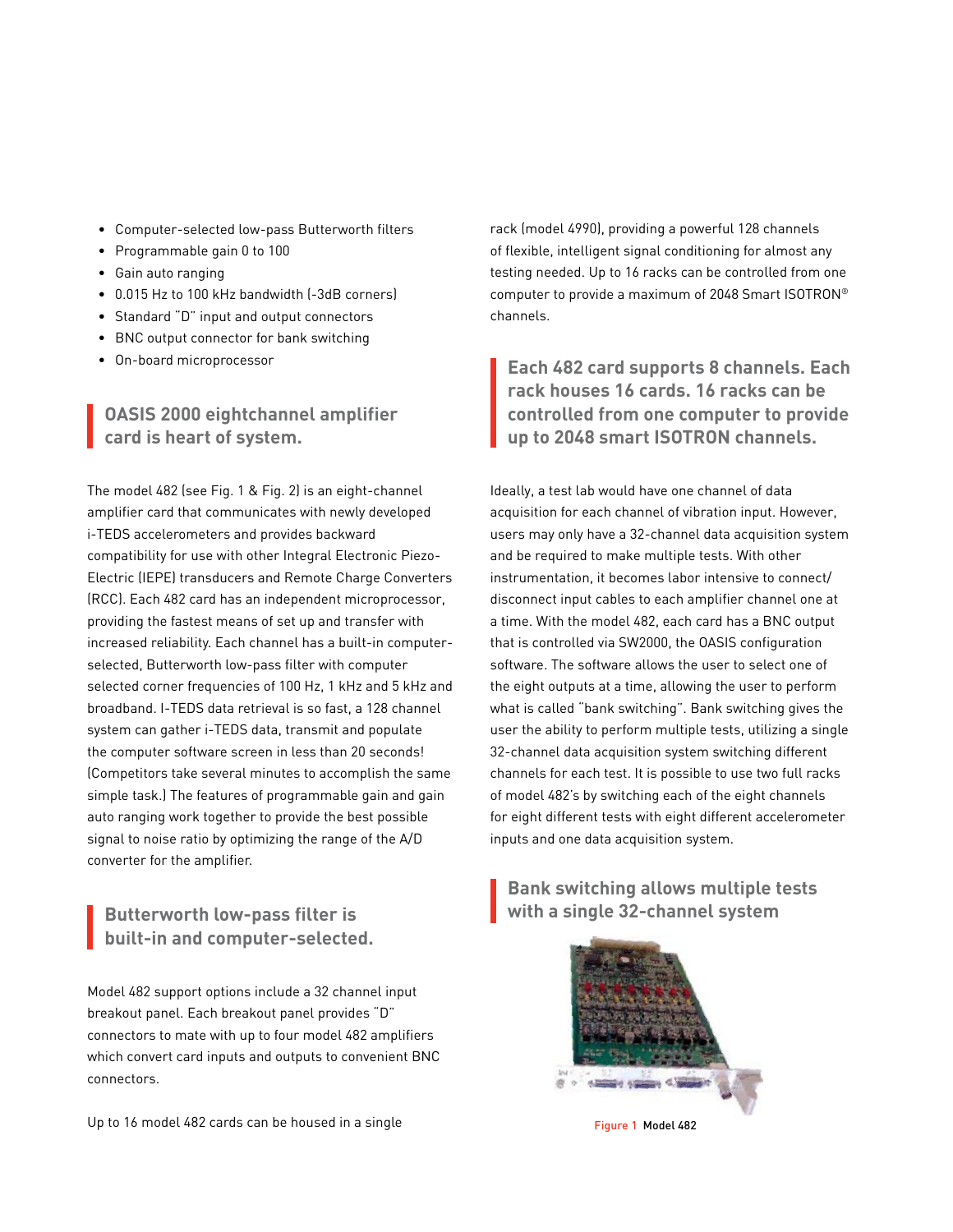#### Model 4990 OASIS system rack

The basic function of the OASIS rack is to provide a convenient, protective, cooling housing for the 4XX series amplifier cards. The rack provides the necessary power of ±15 VDC, +5 VDC and +24 VDC, required for the 4XX series cards. The rack also provides the RS-232 or Ethernet communication interface, an external calibration input connector, and four ganged "D" amplifier card output connectors.

The 4XX series amplifier cards that can be used with the model 4990 rack include the model 428, a two channel PE/ISOTRON® amplifier, the model 436, a three-channel PR/DC amplifier card and the eight-channel Smart ISOTRON® amplifier. Any 4XX series card can be mixed in any combination in the rack and "hot" swapped without damage.

There are two communication options for OASIS System Rack: Ethernet or RS-232. Ethernet control is used when more than one rack is required. RS-232 is used only when one rack is required. The standard rack is designed for installation into 19" cabinet enclosures. The rack has removable mounting handles/brackets making it easy to reverse the front and rear when necessary. When benchtop use is desired, an optional, convenient outer shell with handles and angled feet (P/N EHM1616) is available. Shown below is the model 4990 with the added bench-top shell.

**OASIS supports Ethernet or RS-232 communications.**



Figure 2 Model 4990 with inserted cards

#### OASIS Software SW2000

OASIS SW2000 software was developed to configure and control model 4XX series signal conditioners and charge amplifiers. It is a simple to use, graphical interface that controls up to 2048 channels of Smart ISOTRON® sensors. Other significant, value-added enhancements provide user benefits beyond basic system configuration software. These key features include:

- Data import/export in a tab-delimited format
- Data entry verification functions—auto number, setting calibration due dates, checking sensor calibration due dates, and detection of duplicate entries
- Writing TEDS sensor location to Smart Sensors
- Capturing, reporting, and displaying amplifier channel signal levels
- Amplifier diagnostics
- PE sensor check
- Amplifier notes—storing and time logging
- Saving, copying, and printing configuration files
- Gain auto-ranging
- Off-line mode—used to configure a complete system test set-up without hardware attached

SW2000 is a proven, robust software developed to support each series 4XX amplifier card. This software provides complete set up, storage of each card's configuration, and retrieval of previous configuration files as well as configuration data file import and export capability. SW2000 software provides a user-friendly interface for easy configuration of any 4XX series card. Signal conditioner channel settings are selected from simple, contextsensitive or pull-down menus. Once selected, they can be sent to a single signal conditioner channel, all of the channels on a card, a selected group of cards, or globally to all cards of the same type at one time. After all amplifier settings are completed, a "save as" configuration file can be created to save these settings for recall and immediate use.

The OASIS software can easily be used to verify sensor calibration due dates, provide installation information,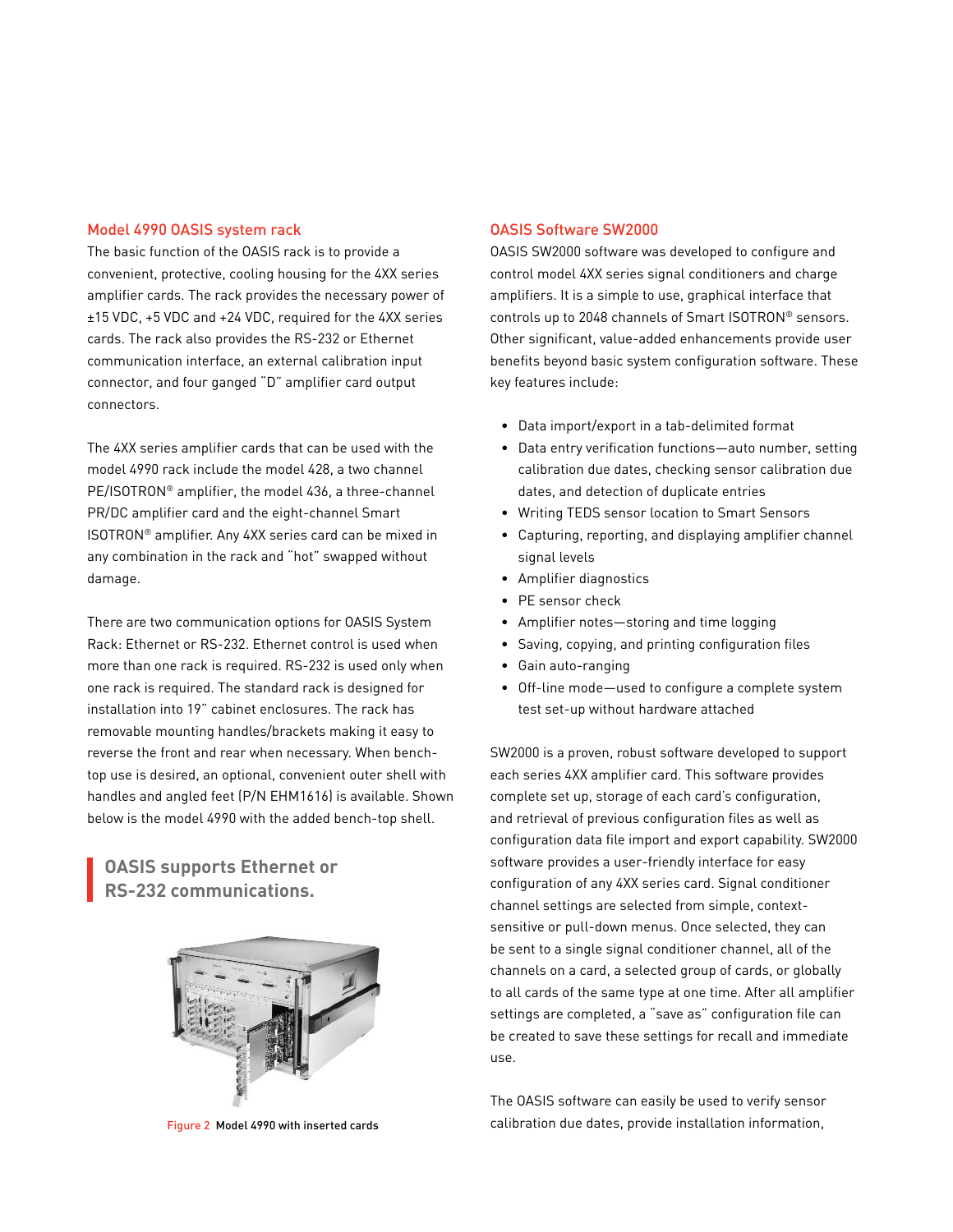setups, print reports and export amplifier data for other data acquisition instrumentation setups.

OASIS SW2000 gathers and displays the following TEDS data: Sensor position location, Sensor ID (make, model, serial number), and calibration date. Download of Smart Sensor TEDS data into the OASIS SW2000 application software database is nearly automatic. The user simply clicks the mouse to gather data from all Smart Sensors attached. Key features:

- Read TEDS into SW2000
- • Import analysis software setup table
- • Combine the setup table with TEDS data in SW2000
- • Export finalized table back to analysis software in tab-delimited format
- • Built-in error checking
- • Auto gain—with a selectable limit window
- • Off-line mode

## **One mouse-click downloads TEDS data into OASIS SW2000 software database.**

TEDS data is read from an accelerometer into the OASIS software by clicking the "amplifier" icon, then selecting "Read TEDS". This will cause each 482 board to retrieve TEDS from each sensor, with the result being displayed in the column for every channel that has a TEDS sensor attached. 128 channels of i-TEDS data retrieval is accomplished in less than 20 seconds!

## **Import software supports new "User Fields."**

The data import software feature allows use of external data files to selectively bring in data to supplement TEDS data read from sensors. This is helpful in three ways: first, "User Field" data can be imported from other databases into matching fields of SW2000. Import data fields are selected or identified from the Import Data menu. Second, new "User Fields" can be added to SW2000 and this data can be imported in a similar manner. Third, data for nonsmart sensors can be imported into each of the OASIS software data fields, creating a final test configuration database. Data imported must be in a tab-delimited format.

To permanently combine data that has been imported into SW2000, it must be saved as a configuration file. This is easily done by selecting the "File" icon from the menu, then saving it as a particular filename. Combining and saving the data allows permanent storage of a test configuration, which can be printed out or exported to another database or analysis software.

Exporting data in a tab-delimited format is accomplished by opening a previously saved filename and selecting the row and column data as required. This data is typically imported into follow on data acquisition instrumentation or analysis software to reduce set up time.

SW2000 software contains built-in error checking features to minimize manual data entry errors or inconsistent entries (e.g., duplicate sensor serial numbers, cable IDs, or measurement positions) in any of the configuration fields. Errors are automatically detected and flagged for resolution. Date and time are automatically stamped in any printed form for configuration control. System configuration information can be exported in comma or tab-delimited text file format for use with other software applications.

SW2000 Auto Gain allows the amplifier's gain to auto range for a duration specified by the user. Auto range is accomplished by adjusting the "Full Scale Input Range" so that the maximum instantaneous absolute peak signal, detected at the output during the specified duration, is within 40% to 80% of the "Full Scale Output Range" setting. The auto gain duration is programmable from a minimum of 15 seconds to a maximum of 200 seconds in steps of 5 seconds. During auto gain, the vibration level is below the actual test level to ensure that each amplifier's dynamic range is optimized. Auto gain optimizes the range of the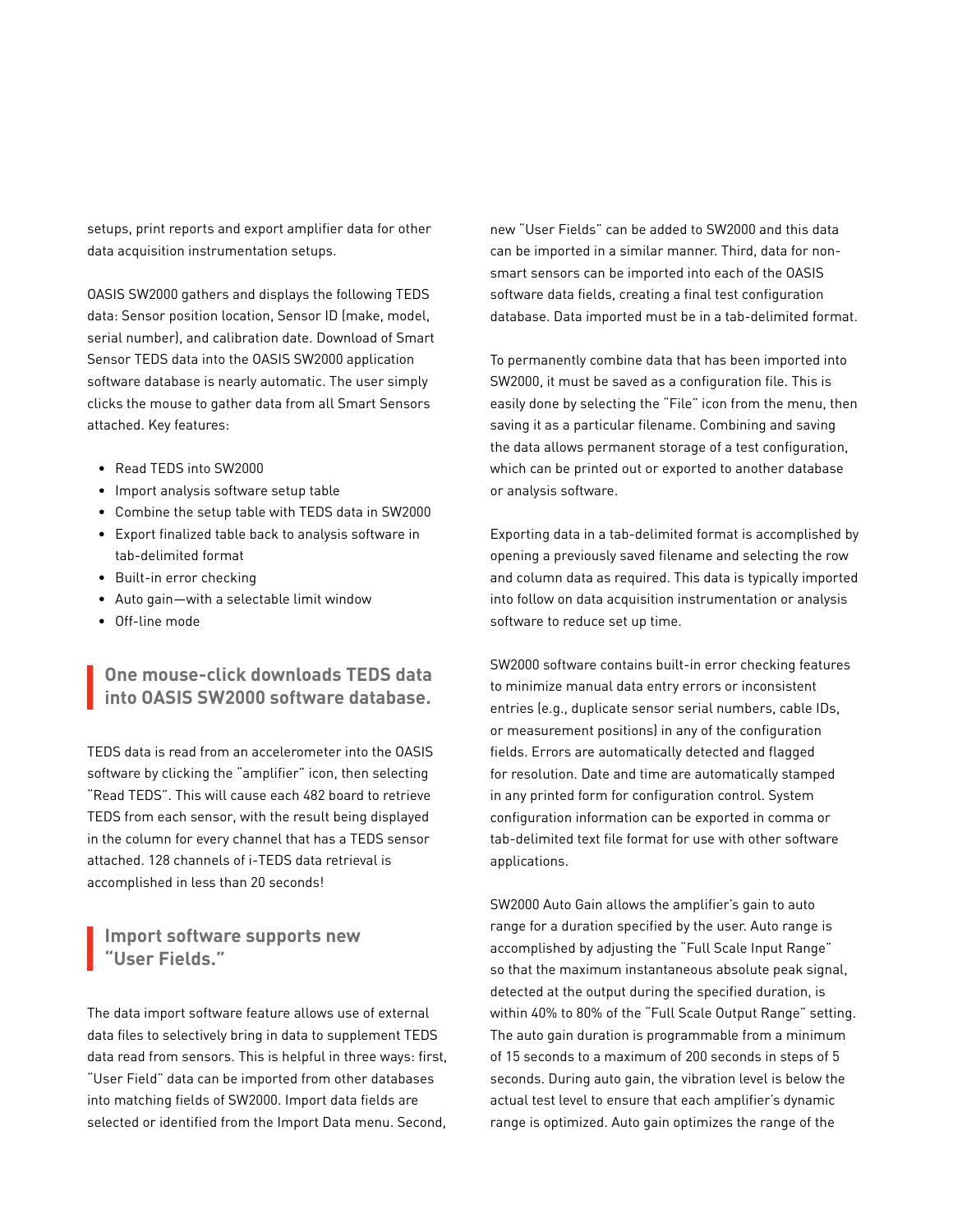A/D converter to provide the amplifier the best range for accuracy and signal-to-noise ratio.

## **Programmable autogain optimizes each amplifier's dynamic range.**

SW2000 software can operate in either "On-line" or "off-line" mode. On-line mode provides the user with instantaneous hardware control, displays actual settings, and provides status information of the OASIS hardware. Off-line mode allows the user to develop and store various measurement system configurations without requiring hardware to be present. Up to 16 racks containing any mixture of the 4XX series amplifiers can be controlled with this software. The OASIS software configuration window is depicted in Table 1.



Table 1 OASIS SW2000 software configuration editor

### Model 36004 hand held programmer

The model 36004 Smart hand held programmer is a portable, Read/Write, time-saving instrument designed specifically to interface with Smart Sensors. This system component allows the user to program Smart Sensor application-specific information regarding a sensor's mounting location, orientation, coordinates, and polarity.

The hand held programmer helps minimize data entry errors by allowing the user to enter measurement location information (position ID, orientation, polarity) into a Smart ISOTRON® in-situ when installing a Smart ISOTRON® accelerometer. The unit comes complete and ready to use. Simply connect to any IEEE 1451.4 compatible Smart Sensor to Read/Write data for tremendous test set up time savings. The unit's key features include:

- • LCD readout of sensor TEDS information
- $\bullet$  Units displayed in mV/m/s<sup>2</sup> or mV/g
- • Fault detection for Smart Sensors and standard ISOTRON® sensors
- • Rechargeable battery power and automatic powerdown
- • Sensor location data written to sensors with TEDS



Figure 3 Model 36004

#### Model 36018 calibration software

The Endevco model 36018 software is an IEEE-1451.4 TEDS Editor providing a read and write capability for IEEE 1451.4 compliant sensors using 1-wire interface technology. This software was designed for use exclusively by Calibration Laboratories to over-write "All" TEDS data fields for Smart Sensors after calibration and to program fields not accessible with the hand held programmer. The software comes ready-to-use with the necessary RS-232 adapter and cable to connect to a Smart Sensor or TEDS compatible unit with a 10-32 style connector.

**Ready-to-use software programs fields not accessible to hand-held programmer.**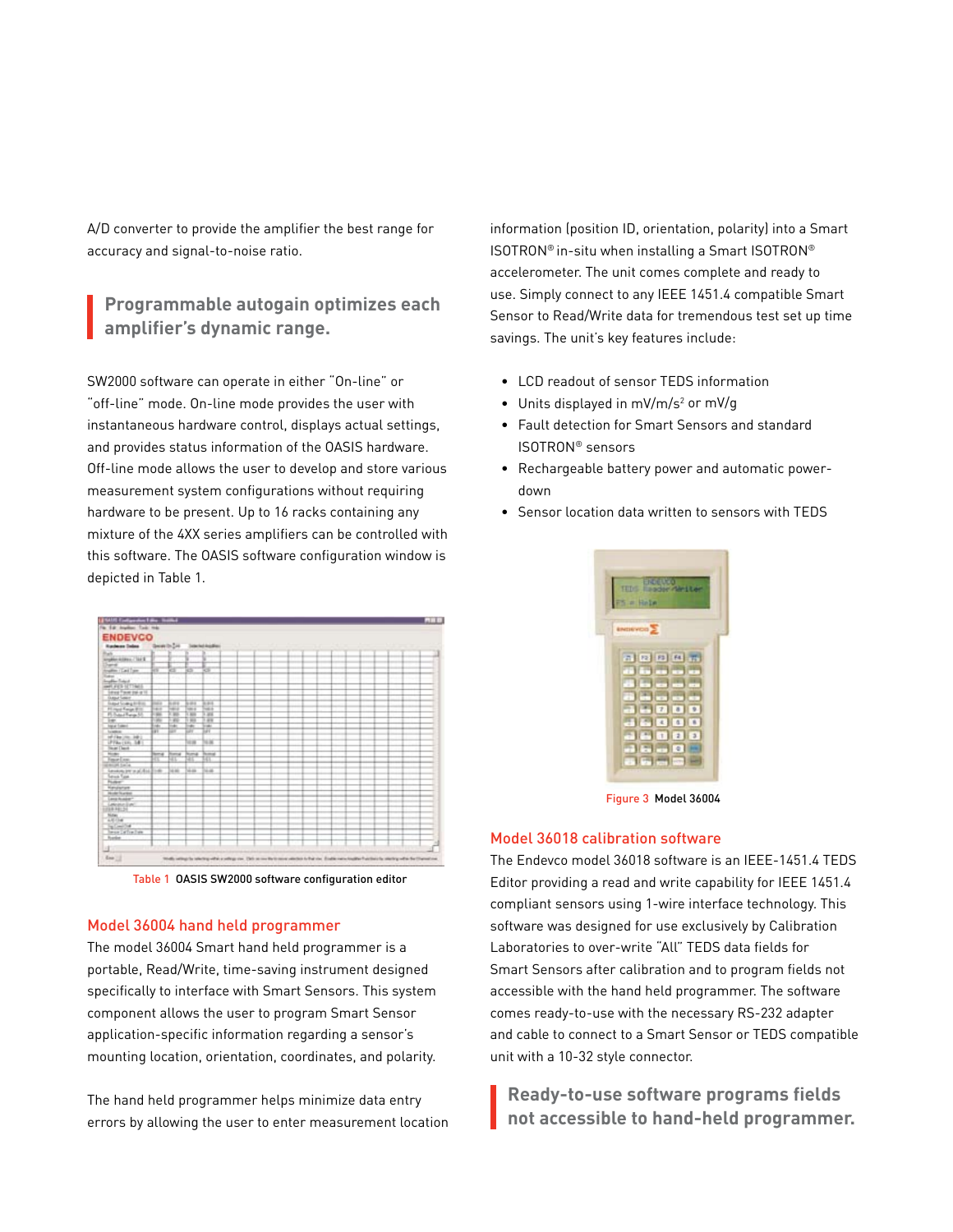This program is compatible with IEEE 1451.4 sensors that use the accelerometer-transfer function template and employ a 256 bit 1-wire DS2430A (or compatible) memory device for data storage.

Additionally, this program requires the use of a Dallas Semiconductor Universal 1-wire com port adapter, P/N DS9097U-S09 (provided with the software). This adapter must be attached to the PCs, COM1, or COM2 serial port and the sensor connected to it. Note: It will not work with the DS9097U-009 adapter (The correct adapter is supplied). Shown in Figure 4 is the main screen of the TEDS programmer software.

| <b>IEEE 1451.4 TEGS Editor</b>       |                                |                 |
|--------------------------------------|--------------------------------|-----------------|
|                                      |                                |                 |
| <b>Assetscharge</b>                  | <b><i><u>Striktion</u></i></b> |                 |
| <b>Madel Nonkar</b>                  | $^{14}$                        |                 |
| <b>Version Intime</b>                | £                              |                 |
| Version number                       | 56                             |                 |
| Served annihur-                      | AOES                           |                 |
| Californities frame                  | 00 lps 1000                    |                 |
| Sonstituity 6 ref.cord. (5 ref)      | 10.35024                       | eV/q            |
| Enforcement frequency (2 sel).       | 7.0910                         | Hu              |
| Fabority (Dige)                      | Se t                           |                 |
| ligh pour sut-off frequency (f hp)   | 10,0000                        | $m$ like        |
| Low pass out-off fragments (f lp)    | 19,9971                        | kits:           |
| Recommen frequency (f rus)           | 100.3362                       | <b>Willia</b>   |
| Quality for far # f res (Ch)         | 0.5003                         |                 |
| Anglitude class (c)                  | 2.60                           | <b>X/decede</b> |
| Tamperature confisions (b)           | 0.0025                         | $x - c$         |
| <b>Buteronin Temperature (T rul)</b> | 19.00                          | *e              |
| Sensitivity direction (x,y,x, a/a)   | San B                          |                 |
| <b>Rear, position ID</b>             | 23                             |                 |
| <b>Bear date (ence)</b>              |                                |                 |

Figure 4 1451.4 TEDS programmer main screen

## SMART ISOTRON® accelerometer family, i-TEDS line



accelerometer for vibration and shock measurements on printed circuit boards, lightweight structures, and automotive component testing. This 0.5 gram, electronically isolated device features adhesive mounting, 10 mV/g sensitivity, 500 g's F.S. and frequency response of 1 Hz-10 kHz (±5%).

The model 222A11 is a miniature



The model 702A11 is a miniature i-TEDS accelerometer ideally suited for satellite vibration testing and lightweight structural tests. This 5.5 gram unit features a top connector, 10 mV/g sensitivity, 500 g's F.S. and frequency response of 1 Hz-6 kHz (±5%).



Endevco model 66A12 provides excellent sensitivity and resolution for low level measurements. The model 66 features Smart ISOTRON® capability with on-board TEDS circuitry. Sensitivities available are 5, 10, and 100 mVg. Frequency response is 0.5Hz-10kHz (±5%). This unit consists of a welded titanium case with a single four pin connector.



The model 7752A13 is a very high sensitivity accelerometer for measuring extremely low vibration levels as found in bridge structures, isolation tables, and building motions. This 33 gram, hermetically sealed unit, features a 1000 mV/g sensitivity with 5 g's F.S. It is an electrically isolated device with a .5 Hz - 7 kHz (±5%) frequency response.



This model 63C12/63C13 Triaxial accelerometer is electrically isolated, hermetically sealed, and has a sensitivity of 1000 mV/g (C13) and 100 mV/g (C12) respectively. Frequency response is 0.5 Hz-3 kHz (±5%).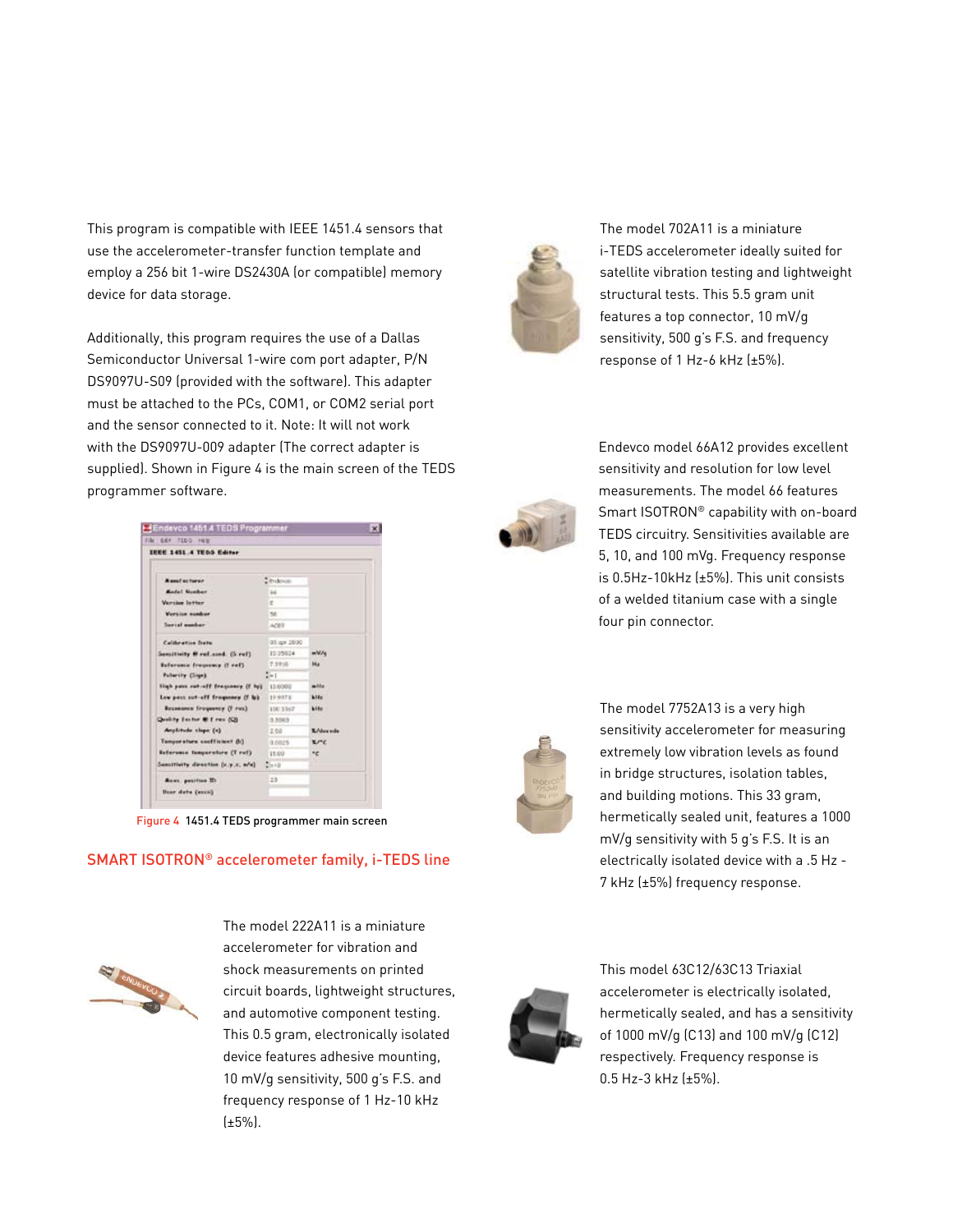## Model 2801M1 in-line Smart ISOTRON® convertor module

The 2801M1 in-line Smart ISOTRON® convertor module is used to add the intelligence of Smart Sensors to a customer's existing ISOTRON® inventory. This in-line module contains the valueadded significance of TEDS and can be easily attached to non-Smart Sensors, providing the full timesaving, intelligent features of a Smart Sensor. The module has female 10-32 connectors on each end and is small enough to put in-line without interference. Key features include:

- Smart Sensor interface chip for TEDS IEEE1451.4 TEDS-compliant self-identification
- Wide frequency response
- Two-wire system
- Upgrade for customer's existing ISOTRON® accelerometer inventory for Smart Sensor use



Model 2801M1

## Model 2771B/2801 Remote Charge Convertor (RCC)

The model 2771B and the model 2801 are in-line Remote Charge Convertors (RCC) with the addition of TEDS capability (an RCC is a low-noise, two-wire, singleended device designed for use with Single-Ended Piezo-Electric (SEPE) transducers). This device transforms a transducer's high impedance charge output to a low impedance voltage proportional to the transducer's input charge signal. The 2771B is available with gain options of 0.1 mV/pC, 1.0 mV/pC and 10.0 mV/pC, and operates within a constant current range of 4 to 20 mA. The model 2771B has a 10-32 connector for sensor attachment and a BNC female connector for its output. The model 2801 has 10-32 connectors on each end making it an ideal in-line attachment. It has gain options of 1.0 mV/pC and 10.0 mV/ pC. With the addition of the TEDS capability, each RCC can store and recall programmed sensor data pertinent

to the sensor attached. This gives the user the ability to employ SEPE sensors in an extreme environment yet make effective use of all TEDS features. Key features include:

- Low noise
- Smart Sensor interface chip for TEDS IEEE 1451.4 TEDS-compliant self-identification
- Wide frequency response
- Two-wire system
- Upgrade for customer's existing PE accelerometer inventory for Smart Sensor use



Model 2801

#### **Conclusion**

The IEEE 1451.4 standard is a reality. There is little doubt distributed data acquisition systems communicating via Ethernet, RS-232 or wireless schemes will dominate large, multi-channel test installations. There will also be a rapid evolution of smart sensors and accessory hardware. This will simplify dynamic test set up/analysis and make modal analysis faster and more accessible to industry. The challenge for manufacturers of sensors and test instrumentation equipment is to provide tools that will enable the test community to implement this new technology thereby increasing efficiencies.

Endevco is leading the way in this effort by currently manufacturing i-TEDS accelerometers and SMART ISOTRON®/OASIS systems for mixed-mode applications. The Endevco SMART ISOTRON®/OASIS system fully compliments the entire range of mixed-mode sensor applications providing an exclusive range of features and benefits for the test community. Endevco's expertise in transducer development and manufacturing is unparalleled in the sensor industry. Endevco has been leading the way in sensor development for over fifty years and continues this effort with our unique SMART ISOTRON®/OASIS system.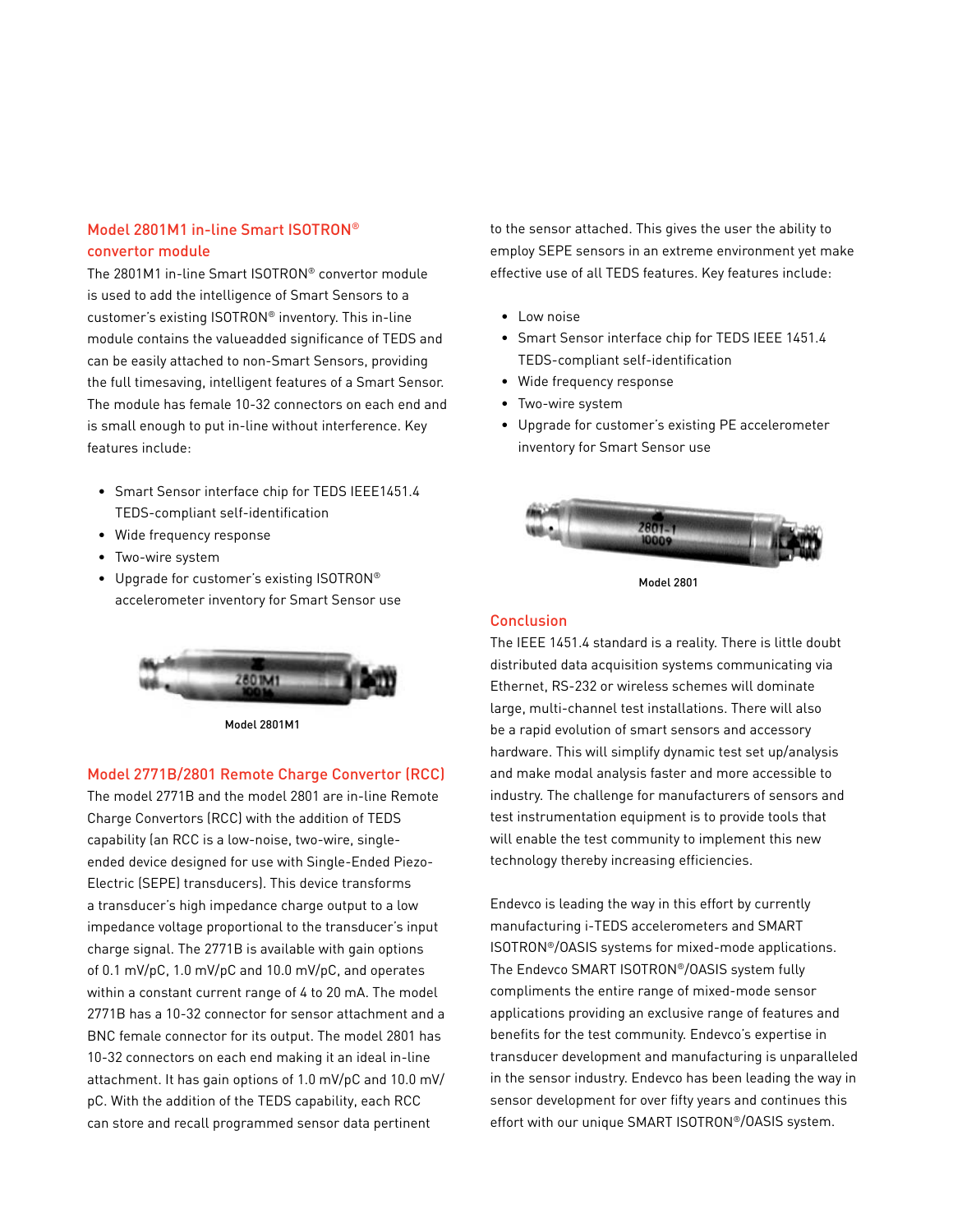## Executive summary of Endevco's mixed-mode smart transducer system

## Smart ISOTRON® accelerometer family:

- Model 222A11 for circuit board testing.
- Model 702A11 for satellite vibration testing.
- Model 66 for lightweight, triaxial measurements.
- Model 7752A13 for very low bridge vibration testing.
- Model 63C12/63C13 Triaxial for high sensitivity applications.

## Key Concepts

- IEEE 1451 standard provides a common communication interface for smart transducers.
- IEEE1451 has four sub-groups that detail integration of smart transducers with specific sensor types.
- Two-wire coaxial cable is used to power and communicate with sensors.
- Sensors may operate in analog or digital mode.
- i-TEDS transducers are programmed by routing negative current flow to digital memory.
- Sensors have permanent memory containing factory information and programmable memory for calibration and other information.
- Smart ISOTRON® systems eliminate creation of lookup tables and cable connection errors. They allow instant transducer substitution, improved product quality, and automatic matching of full scale output to A/D converter.
- Model 482, 8-channel amplifier card is heart of OASIS system.
- Each rack houses 16 channels.
- One computer can control 16 racks.
- Bank switching gives users ability to per form multiple tests using a single 32-channel system.
- Function of model 4990 OASIS system rack is to provide protective housing for 4XX series amplifier cards.
- Any 4XX amplifier card can be mixed and hot-swapped in the model 4990 rack without damage.
- OASIS SW2000 graphical interface software can control up to 2048 channels of Smart ISOTRON® sensors.
- OASIS SW2000 features data import/export in tabdelimited format, data entry verification, writing TEDS sensor location, amplifier diagnostics, PE sensor check, saving/copying/printing configuration files, gain autoranging, and off-line mode.
- Download of TEDS data into OASIS database is achieved with one mouse click.
- Model 36004 hand held portable programmer writes measurement position location into a smart sensor.
- Model 36018 calibration software comes with ready to use RS-232 adapter.
- Convertor module 2801M1 is available to convert existing ISOTRON® inventory to smart sensors.
- Remote Charge Convertor 2771B/2801 changes sensor high impedance charge output to low impedance voltage.

## Abbreviations

| EEPROM          | <b>Electronically Erasable</b>        |  |
|-----------------|---------------------------------------|--|
|                 | Programmable Memory                   |  |
| НP              | <b>High Pass</b>                      |  |
| IEPE            | Integral Electronic PiezoElectric     |  |
| <b>ISOTRON®</b> | Piezoelectric accelerometer with      |  |
|                 | built-in electronics, providing a     |  |
|                 | low impedance voltage output          |  |
| i-TEDS          | ISOTRON <sup>®</sup> with TFDS        |  |
|                 | (see abbreviation below)              |  |
| LР              | Low Pass                              |  |
| <b>NCAP</b>     | Network Capable Application Processor |  |
| NIST            | National Institute of Standards and   |  |
|                 | Technology                            |  |
| <b>OASIS</b>    | Optimal Architecture Sensor Interface |  |
|                 | System                                |  |
| RCC             | Remote Charge Convertor               |  |
| ROM             | <b>Read Only Memory</b>               |  |
| SEPE            | Single Ended PiezoElectric            |  |
| <b>STIB</b>     | Smart Transducer Interface Bus        |  |
| SW2000          | Software 2000 for OASIS               |  |
| TEDS            | Transducer Electronic Data Sheet      |  |
| ΤIΙ             | Transducer Independent Interfacev     |  |
|                 |                                       |  |